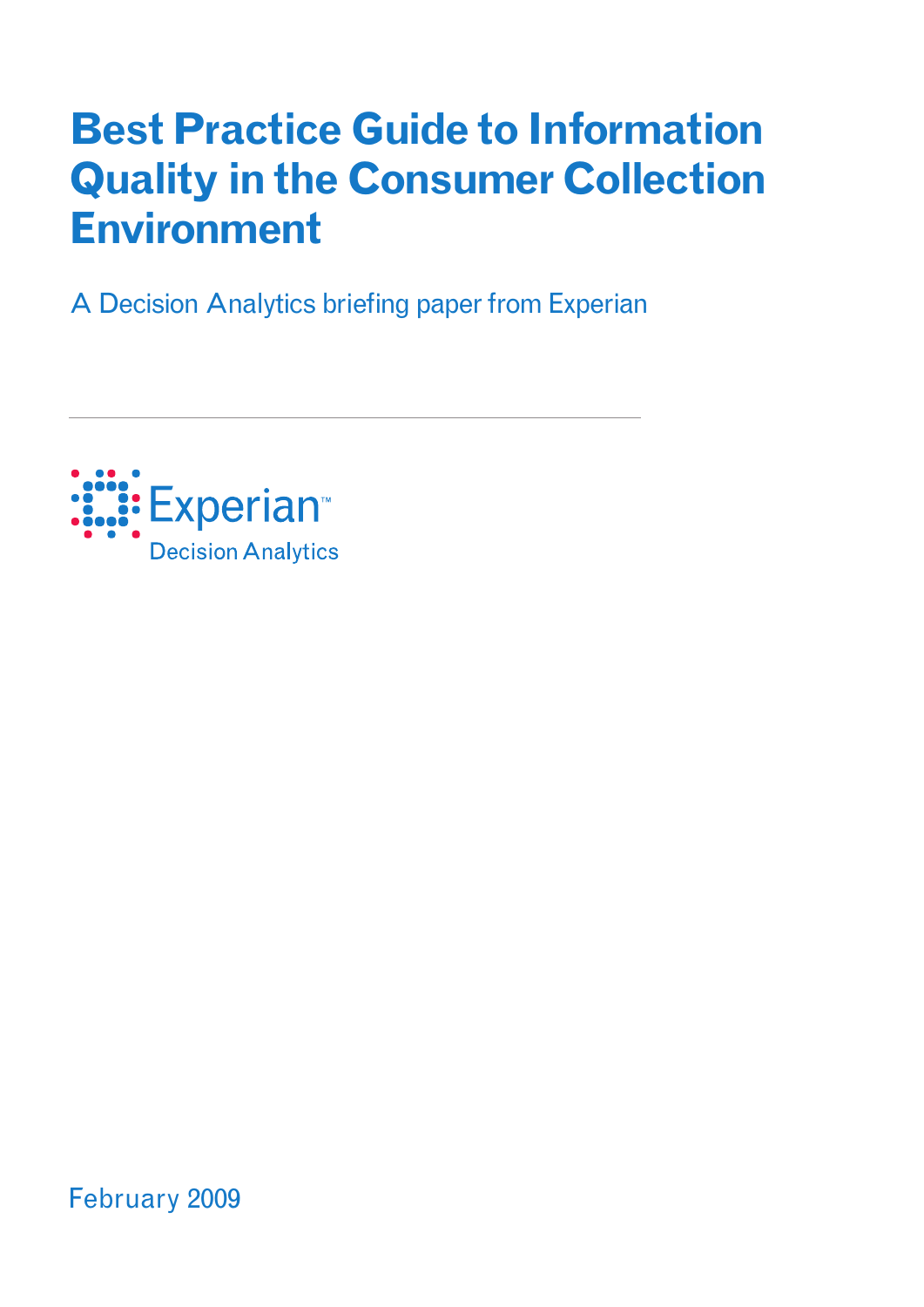## **Introduction**

To run an effective collection operation there are a number of key components that every business has to consider, from customer acquisition to effective risk based strategies, agile workflow deployed through leading collection systems, to focused and effective staff operating professionally. One aspect that runs throughout the customer lifecycle and is critical to effective collections is the quality of information held at a customer level.

### Terry Franklin, Global Consultant

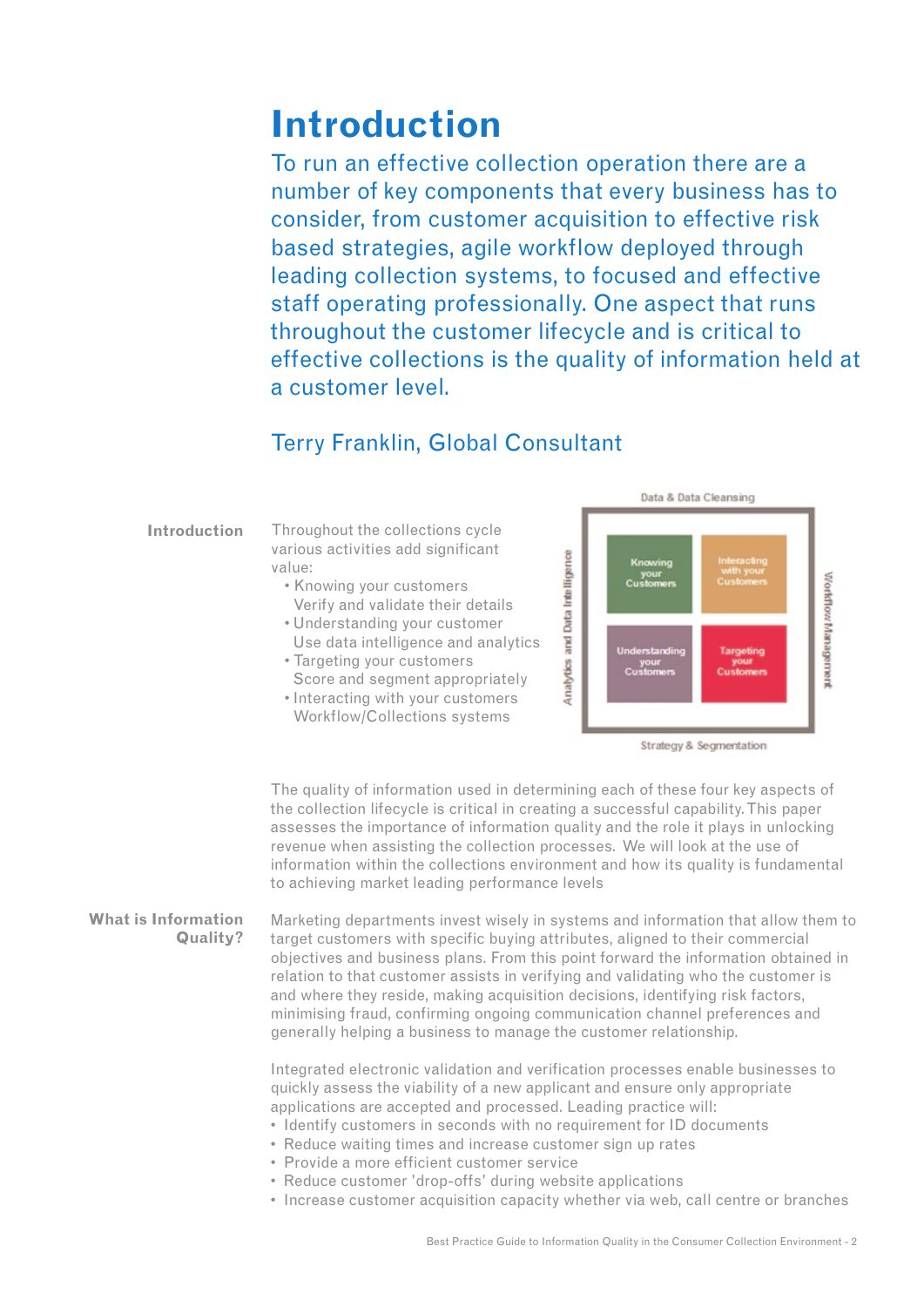- Negate the need for space and budget to copy and store paper-based documents
- Improve staff efficiencies as authentication is managed electronically
- Reduce registered mail costs by not having to return documents
- Significantly reduce cost per transaction
- Shorten the processing time for each ID check

Depending on the organisation and their obligations, a number of industry specific compliance issues may need to be addressed when verifying and validating applicant data. Examples include:

- Full compliance with the Financial Services Authority's (FSA) anti-money laundering (AML) controls, 'know your customer' (KYC) regulations and the Joint Money Laundering Steering Group (JMLSG) guidance
- Different templates to suit multiple risk requirements
- Creating an electronic audit trail
- Mitigating the risk of incurring fines from bodies such as the FSA

Checks to substantiate information quality minimise instances of fraud in a number of ways:

- Identity checks identify and protect against developed identities, impersonation, identity theft or other high risk conditions
- Reduce card-not-present fraud
- Highlight potential delivery fraud
- Remove the subjective nature of the documentary check
- In certain territories (such as the UK) a traders tax (VAT) number can be checked

As the customer relationship matures so should the level of information held. This helps each business to understand their customer's habits, how these may change over time and predict future buying and risk trends. As customer interactions continue, so the business should invest time and effort to ensure that its information is maintained and accurate, with customer facing agents proactively gathering details whenever possible. It is important to use other sources of data relating to customers to augment this process wherever possible and give the business a comprehensive assessment of changes that will influence future interaction.

A wealth of information is available through credit data. Where available, and especially where positive payment data is shared, it should be employed to give a comprehensive view of the risks associated with each customer. This source can be extremely powerful in identifying those customers who are likely to experience payment difficulties and allow the business to take appropriate remedial action. Where restrictions on the use of data are present then the required action can be determined through robust and predictive scoring models

Changes within customer accounts will vary by country, industry and business and typically include additional take up of products and services, changes in lending limits, preference changes in payment method and frequency as well as general interaction. Maintaining a clear record of these changes, analysing the behaviour and using this analysis to predict and accommodate the most likely future aspirations ensures that businesses are, and are perceived to be, 'in touch' with their customers throughout the lifecycle.

Data sources used to augment information obtained throughout the customer lifecycle will vary by country, industry sector and business. From address verification to full financial payment history, name of customer to property occupancy dates, leveraging these sources helps develop high information quality standards and, as demonstrated below, this adds significant value. Additional information aids ongoing maintenance and collection activities by enabling targeted and effective actions to be applied when and where appropriate.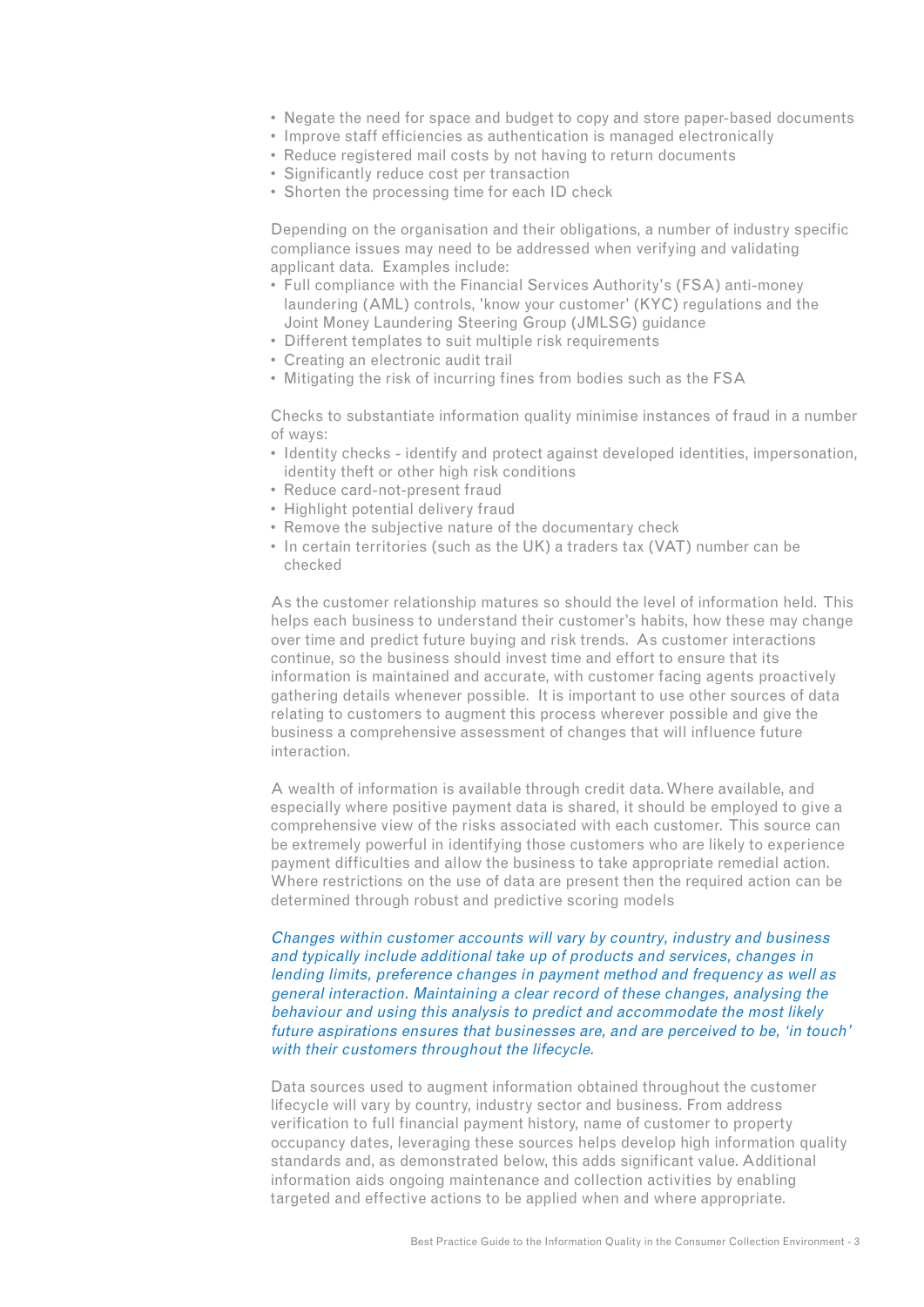Organisations deploying leading collection practices in bureau information-rich territories will use bureau data and trends to aid identification of accounts with a high likelihood of becoming delinquent. The use of these 'triggers' allows businesses to apply pre-emptive or pre-delinquency actions that can support the customer in making appropriate arrangements to assist them through any difficult period. This activity is typically applied to the higher risk categories and assists the business in minimising the impact of customers becoming overextended, i.e. having taken on too many credit commitments which they subsequently struggle to pay on time and in line with their agreements. Furthermore, when handling long-term difficult arrears situations, using triggers can identify opportunities to resume contact or to highlight new payment windows. **Collections**

> Introducing strategies which use external sources to support internal data can be highly effective in identifying potential self-cure cases which need little operational involvement or, conversely, those cases where the likelihood of payment is very low, and accelerated recovery action may be warranted. Handling both of these populations appropriately can generate operational savings and release expensive resource to situations where it would be more effective.

> Customers may have one or a number of accounts which, if they fail to make payment on time for any one of the accounts, should result in the case being assessed automatically to determine appropriate collection activity. Sophisticated decision tools assess the risks at an account level and allow the business to determine key segments and strategies that aid collection, minimise losses and reduce provisions, whilst effectively managing costs. Depending on the segmentation approach and strategies set, one or a number of remedial actions will be applied, typically escalating relevant to the customer's initial behavioural indicators. In many instances failure to pay is recognised as an oversight and, where risks are low, the customers will be left to self cure. However, as collection activities intensify, e.g. SMS or calls to the customer interspersed with notifications, so the quality of information held becomes an ever more critical component of successful collection processes.

> Analytical scorecards provide a range of assessments that may be used in the collection process to predict likely future outcomes, e.g. to roll to a worse state of delinquency, to be written off or to pay when a Debt Collection Agency brand is introduced. Whilst the number and detail of these models vary by territory, industry and business, the principal of using high quality information to build them does not. Scorecards significantly improve the ability to target campaigns and aid performance improvements by as much as 15%.

#### Information and detailed data items are critical to the design, build and success of <sup>a</sup> scorecard that is aligned to the business requirements. The application of scoring in collections is a key component in defining the most effective treatment path and aids streaming cases to the most effective action or sequence of actions.

Up to date contact information enables contact via the preferred and lowest cost channel, allowing escalation to telephony and written communication when necessary via numerous accurate contact numbers and an accurate and complete address. Leading practice is to identify and utilise significant changes in customer circumstances, typically through automated updates that facilitate relevant changes in strategy, e.g. change of address, customer deceased or bankrupt. As indicated earlier bureau data based triggers can usefully drive this practice.

The method of polling this information, interpreting it and deploying it within a collection strategy may vary from company to company and within the stages of the customer lifecycle. Its importance, however, is fundamental to an effective collection system. Time and effort wasted on pursuing customers at the wrong address or via out of date contact numbers is not only a huge wasted operating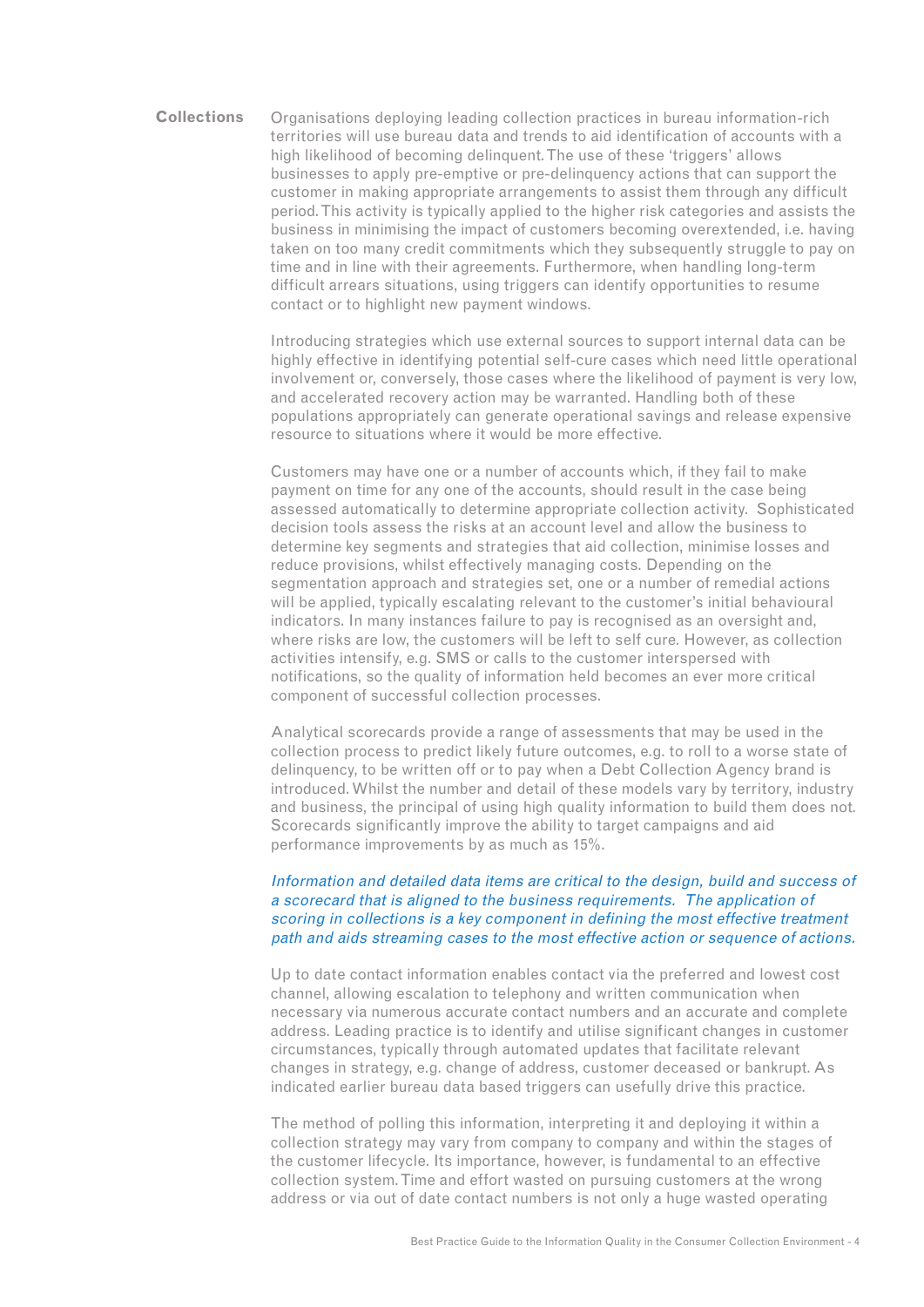expense but also demoralising for collection staff.

#### Leading practice incorporates the use of real time information about a customer to determine changes in strategy. These changes have to be reported, captured, interpreted and acted upon efficiently by the decision engine within the collection process to ensure an appropriate and effective approach is being applied to collect monies outstanding.

Where information gaps occur a business should look at ways to plug those gaps. If telephone numbers are missing then efforts should be taken to locate those numbers, either through improved data gathering in the customer management process or using automated routines to source and apply effective numbers. The sources for such information vary, however, so take time to identify a partner that offers a truly differentiated service, e.g. the Experian bureau in the UK has unique access to large amounts of credit application data that give high levels of mobile, work and household numbers. The results of a tele-append trial of distressed debt cases is detailed below:

|               | Total credit applicants<br>in batch with number | Of which<br>within 12 months within 6 months | Of which | Of which | Of which<br>within 3 months within last month |
|---------------|-------------------------------------------------|----------------------------------------------|----------|----------|-----------------------------------------------|
| Home          | 73.5%                                           | 42.5%                                        | $23.0\%$ | 12.1%    | $3.6\%$                                       |
| <b>Work</b>   | 59.4%                                           | 35.5%                                        | 18.2%    | 9.5%     | $2.6\%$                                       |
| <b>Mobile</b> | 21.9%                                           | 55.1%                                        | 31.0%    | 15.5%    | 5.3%                                          |

UK Telephone Append Case Study

Businesses aspiring to apply leading practice will invest significantly in collection work flow systems and collection staff, where treatment paths are applied automatically in every possible instance and only where necessary will accounts be escalated to a collector. These organisations recognise that collectors are motivated by working cases that give them an opportunity to collect outstanding monies and be seen to be effective. This is a key driver in creating a vibrant and motivated collection workforce and the quality of information presented to them in the process influences their ability to succeed.

Augmenting known internal customer data with external information strengthens each collector's ability to negotiate, with confidence, and drive the most appropriate level of arrangement with the customer. Negotiating from an informed position increases promises taken and kept ratios and ultimately drives in higher collection performance. Tools like the Collections Informations Service from Experian are developed specifically to overcome the constraints of traditional credit searching, to bring real-time credit data to the collector without impacting handling times.

#### A collection system that provides comprehensive real time operational and performance data gives significant advantages to its collection operation. Giving collection staff and managers real time feedback supports the creation of a lively and vibrant collections area, driving the highest performance levels.

Advances in the approach to collections has seen predictive diallers, automated voice messaging, SMS, scorecards, fully automated collection systems, e.g. Tallyman, and champion challenger techniques introduced. A new phase of analysis provides optimisation of processes, where collection actions, their outcomes and associated costs are all analysed relevant to individual customers, in order to derive the best combination of outcomes for a given set of constraints. For example, where there is a fixed operating budget, a finite number of proactive collection staff and a desire to maximise collections whilst minimising losses, the actual best combination of actions to be applied to cases in order to optimise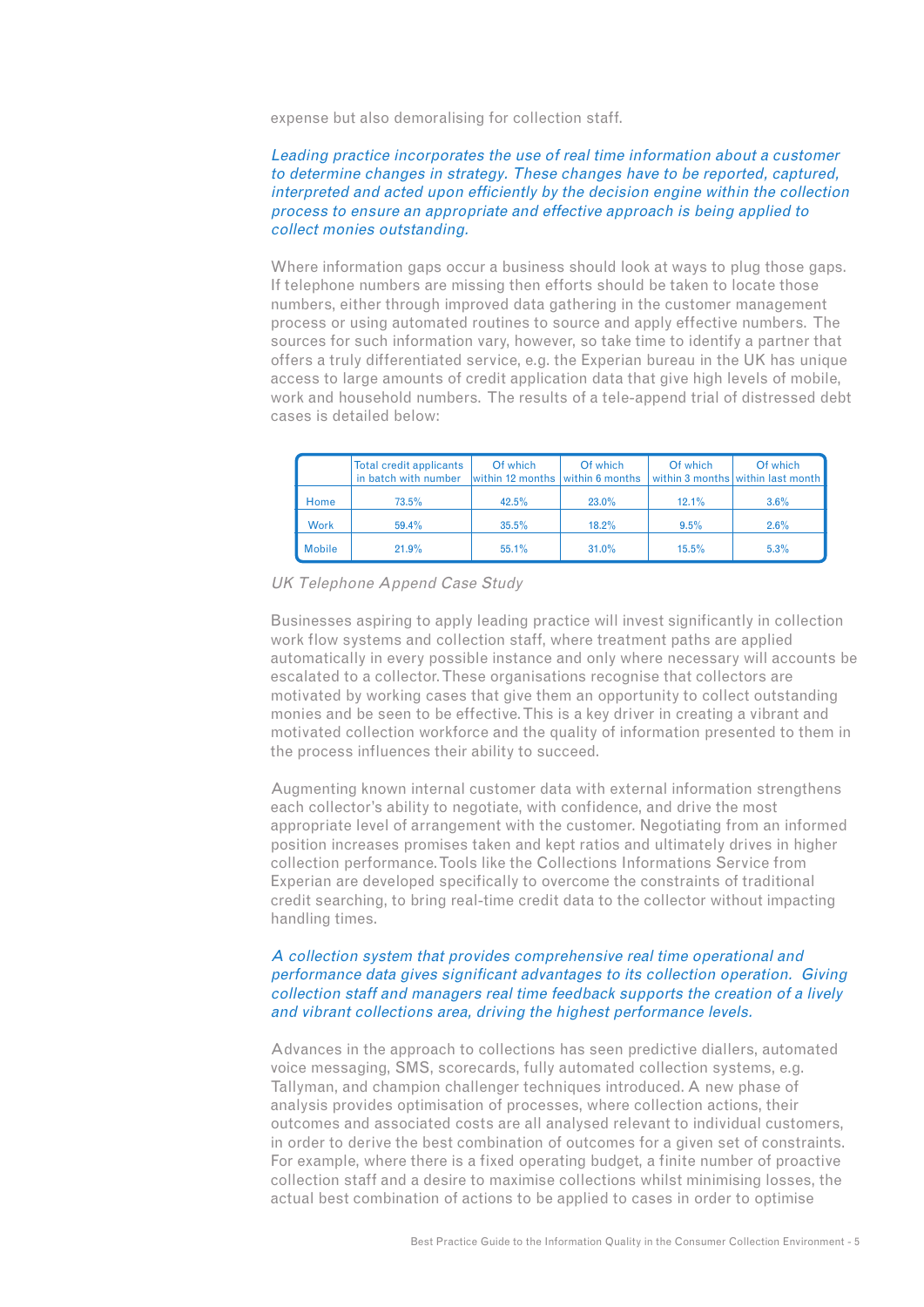within these constraints would be unknown.

Optimisation techniques mean that this complex assessment of all actions for all accounts in order to determine the best combination, given the constraints, can now be achieved. By assessing the propensities of customers to respond to each action and statistically combining all actions we are able to determine the best possible combination. This is an extremely powerful approach that sees performance uplifts of 9-15%.

- One key issue that occurs in most collection operations, and is a key contributor to losses, is that of gone away customers. Identifying these cases quickly, ideally automatically, and applying remedial action is crucial to support the business in dealing with the problem. The method for locating and tracing these customers will vary by region and below is an overview of the steps that are applied in leading practice organisations. Trace
	- Search other systems to establish any prior contact details or next of kin information that may aid the confirmation of the whereabouts of the customer. This approach is dependent on staff knowing where to locate the data and being able to make use of it effectively.
	- Countries with bureaux can utilise skip trace facilities, e.g. Autotrace Plus, where the potential new address for a gone away customer is established by linking activities relevant to either public domain or credit specific activities. These matches should be provided with a confidence weighting and allow the business to determine the type of match they deem appropriate to accept. This is a low cost and effective way to trace gone away customers, especially where the process is fully automated and policy rules are set around the balance thresholds that should be issued for 'skip trace'.
	- Telephone trace where the whereabouts of a known gone away customer is established using specialist tracers, dedicated to tracing absconders by ringing neighbours or relatives. In most territories this is a sensitive activity and requires strong adherence to industry best practice, e.g. In the UK there must be no use of subterfuge to establish a customer's new address. Typically provided on a no success no fee basis, telephone tracing will give a small uplift on the skip trace process, account balance typically determines which cases are economically viable for telephone trace.
	- Field trace, where a specialist investigative approach is taken, making enquiry calls at or in the vicinity of the last known address for the customer. This is often an expensive approach where a fixed fee is required for unsuccessful trace plus a large incentive payment where trace is successful. Typically used on specific cases where balances are high or some asset investigation may also be required.

The success of tracing is ultimately only truly relevant if customer contact is reestablished and payments start to flow in to the business. Assessing outcomes post trace should be a key measure in any business to ensure true value is being delivered. In this instance it is the ability of the business to effectively use the information provided that drives success.

Should a telephone trace service be deployed, it is recommended that where contact is achieved and the previously gone away customer is located and available on the phone, the call is immediately transferred to the collections operation. This proves to be a far more effective way of securing funds than allowing the tracing company to end their call and send on the details for subsequent follow up.

The use of customer information is prevalent throughout the collection process. If the quality of this information is poor or not maintained then the effectiveness of the collection processes are significantly diminished. Summary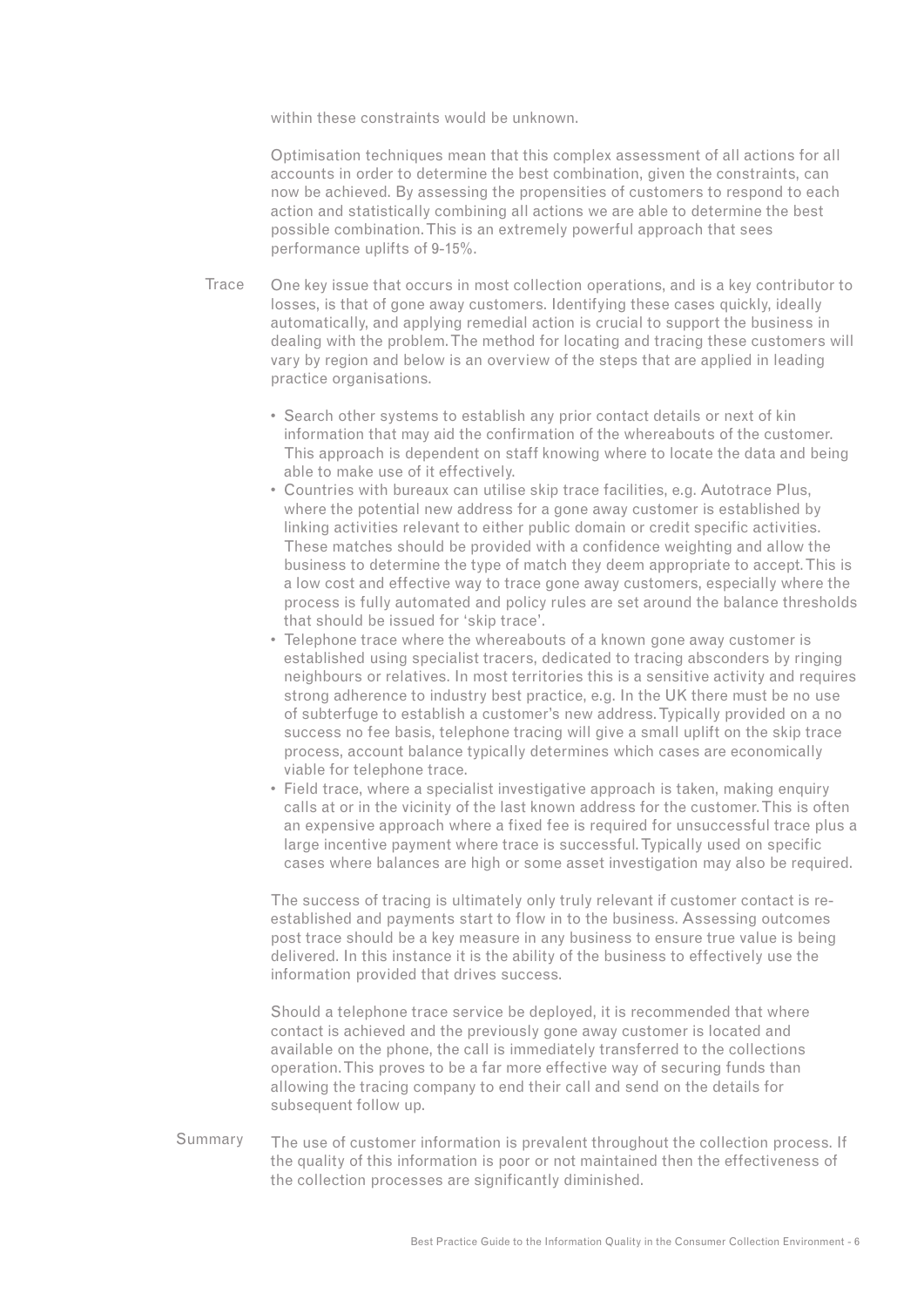Information quality is improved where a business invests time and effort in maintaining and augmenting its data, ensuring contact opportunities are used to enhance details wherever possible. The internal sources are further augmented through external bureau sources, sometimes facilitated through third party suppliers.

| <b>Internal sources</b>                                                                                                      | <b>Bureau/External sources</b>                                                                                                                    |  |
|------------------------------------------------------------------------------------------------------------------------------|---------------------------------------------------------------------------------------------------------------------------------------------------|--|
| Original applicant data<br>· Last known address<br>• Next of kin<br>• Contact numbers<br>· Salary details<br>• Date of birth | Other credit applications<br>· Home, work, mobiles<br>• Latest address<br>Number of applications often a<br>predictive factor for risk assessment |  |
| Multiple account holdings<br>· Other contact numbers<br>• Total indebtedness<br>• Other addresses                            | New address searches (trace)<br>• Skip trace<br>•Telephone trace<br>• Field trace                                                                 |  |
| Notified change of address details                                                                                           | Telephone searches<br>• Home<br>• Work<br>• Mobile                                                                                                |  |
| Notified change of contact number<br>details including email addresses                                                       | Credit data and performance<br>· Full risk profile<br>• Pre-delinquent triggers                                                                   |  |
| Full contact history                                                                                                         | Verification and validation of data                                                                                                               |  |
| Full payment history                                                                                                         | Fraud indicators and links                                                                                                                        |  |
| Internal behavioural scores                                                                                                  | Generic behavioural risk scores                                                                                                                   |  |
| Billing data / credit utilisation                                                                                            | Total credit exposure                                                                                                                             |  |
| Channel usage history                                                                                                        | Channel propensity models and<br>additional electronic contact details<br>may be held for some individuals                                        |  |

Application processing, scoring, decision tools and collection systems all use key information to determine and deploy effective collection strategies. If the quality of this information is poor then the effectiveness of the collection activities applied diminishes. This should be avoided from both a strategic and tactical collections perspective; it impacts operating expenditure and staff morale where levels of information are insufficient to complete a task.

Experian has spent many years honing its offerings and provides real support in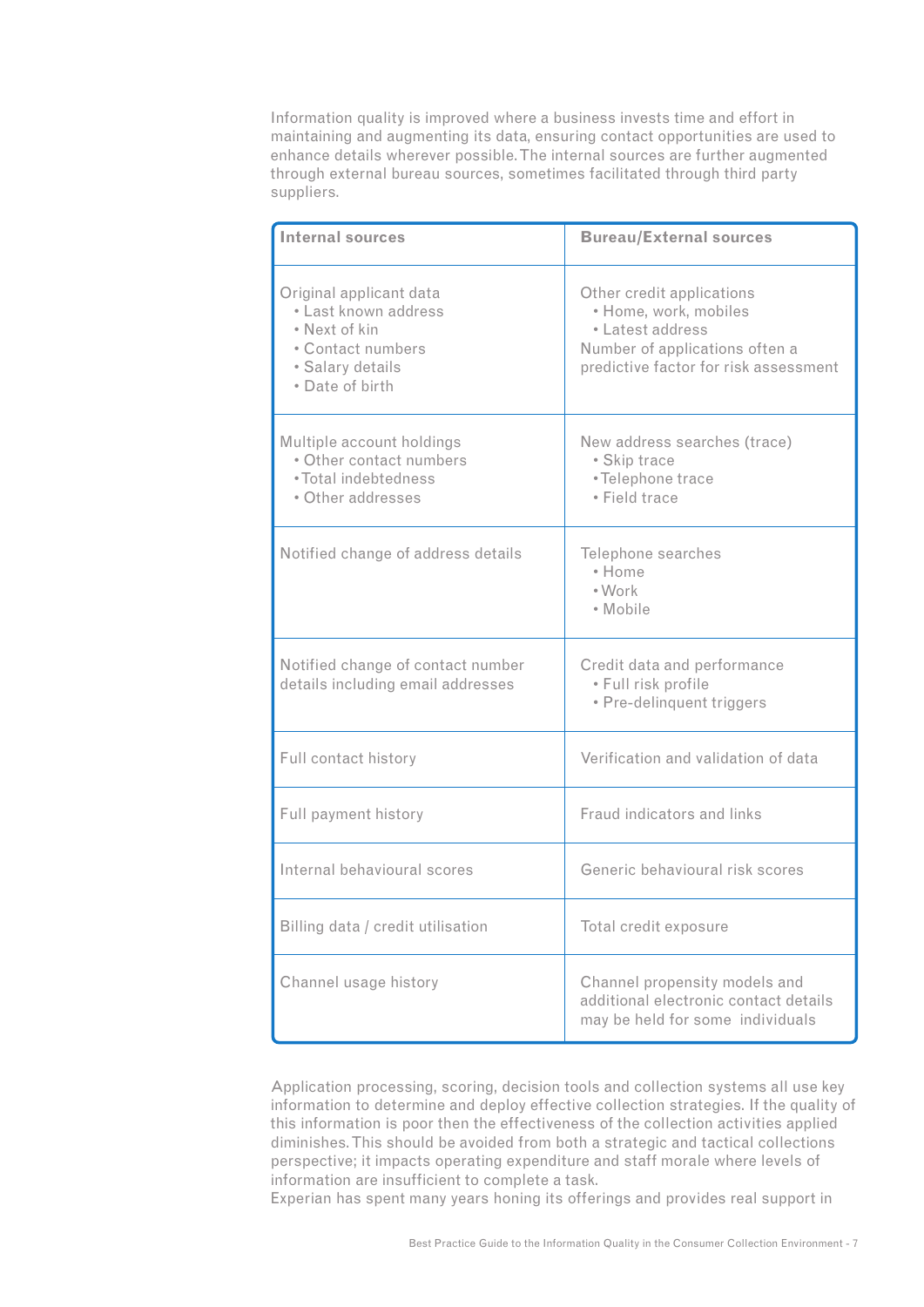the areas outlined in this paper. From initial customer account verification and validation through to Autotrace Plus; fraud avoidance to rigorous collection systems, the effective combination of all these tools and services is important for a business that strives to maximise its collections performance, whilst operating in challenging markets, particularly in these challenging financial times. Organisations are increasingly turning to their data and the information they hold possibly their most important corporate asset, to help them:

- Increase customer satisfaction
- Improve performance and productivity
- Collect more revenues
- Maximise returns on investment
- Leverage significant efficiency gains
- Reduce risk
- Reduce losses
- Increase top line growth through better targeting

Many organisations need assistance fostering information quality best practice. Many have no idea how 'good' their information is, or know how to use it to best effect within the consumer collections environment.

In this paper we have outlined the areas where information is critical in the collection lifecycle and why its quality is of upmost importance to effective and successful collection actions. At Experian we posses a depth of knowledge in this area, that assists organisations in reviewing their business processes and identifying areas ripe for immediate improvement.

With a strong focus on return on investment, any plan developed jointly will focus on adding significant value and enhancing your overall business performance. We are here to offer support and insight into the use of data throughout the collection process and eager to identify opportunities for your business to leverage proven processes and leading practices.